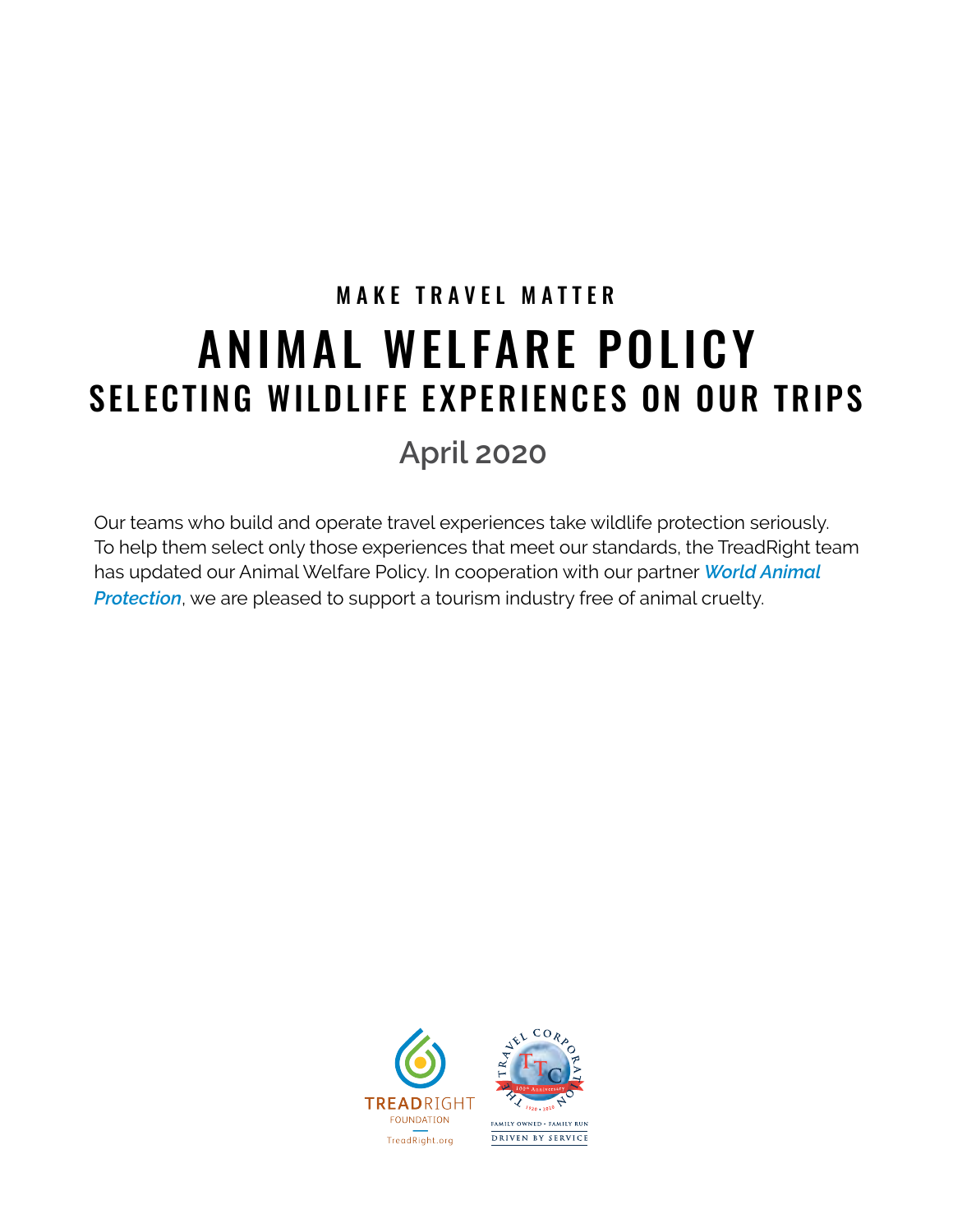### ANIMAL WELFARE POLICY

All wildlife experiences across *[The Travel Corporation](http://www.ttc.com)* (TTC) and its family of brands must adhere to Tread-Right's policy, which is based on the Five Domains of Animal Welfare.

| <b>NUTRITION</b>                                     | Factors that involve the animal's access to sufficient, balanced, varied and<br>clean food and water.                                                                                                                                                                                           |
|------------------------------------------------------|-------------------------------------------------------------------------------------------------------------------------------------------------------------------------------------------------------------------------------------------------------------------------------------------------|
| ENVIRONMENT                                          | Factors that enable comfort through temperature, substrate, space, air,<br>odour, noise and predictability.                                                                                                                                                                                     |
| <b>HEALTH</b>                                        | Factors that enable good health through absence of disease, injury,<br>impairment and good fitness level.                                                                                                                                                                                       |
| <b>BEHAVIOUR</b>                                     | Factors that provide varied, novel and engaging environmental challenges<br>through sensory inputs, exploration, foraging, bonding, playing, retreating<br>and others.                                                                                                                          |
| <b>MENTAL</b><br><b>OR AFFECTIVE</b><br><b>STATE</b> | By presenting positive situations in the previous four functional domains,<br>the mental state of the animal should benefit from predominantly positive<br>states, such as pleasure, comfort or vitality, while reducing negative states<br>such as fear, frustration, hunger, pain or boredom. |

#### **Distinguishing Between Domestic and Wild Animals**

Domestic animals have been selectively bred over many generations for specific traits that make them better suited to living alongside humans. Because of this, with the right care and conditions they are able to live with humans in captivity without suffering. Domesticated animals may include dogs, horses, donkeys and camels, among others.

Wild animals have not been domesticated and flourish in their natural environment with room to roam. These animals are observed without being enclosed, for example on safaris, or in their natural habitat.

#### **Unacceptable Practices**

The Travel Corporation and its family of brands view the following types of practices unacceptable and will not offer them as part of our tours and activities, either as **inclusions** or as **optionals**:

- Any activity involving animals **performing for entertainment** or other human interests (ie. elephant, whale, orca or dolphin show, animal circus)
- Any activity involving animals that were **purchased**, **traded**, **bred** or **held captive** for the purposes of tourism
- Any activity involving **riding** or **sitting on** wild animals (ie. elephant, dolphin or ostrich rides)
- Any activity involving **walking with big cats**
- Any type of **sport or trophy hunting**
- **• Consuming** meat or other products from **endangered or threatened animals** (ie. shark, tiger, puffin, sea turtle etc.)
- **• Baiting** animals for entertainment or to lure them into closer view
- Any activity that supports the **breeding**, **display** and **trade** of cetaceans (whales, dolphins and porpoises) for entertainment
- Any activity involving the **use of animals for fights** (bullfights, cockfights, crocodile wrestling, bear baiting)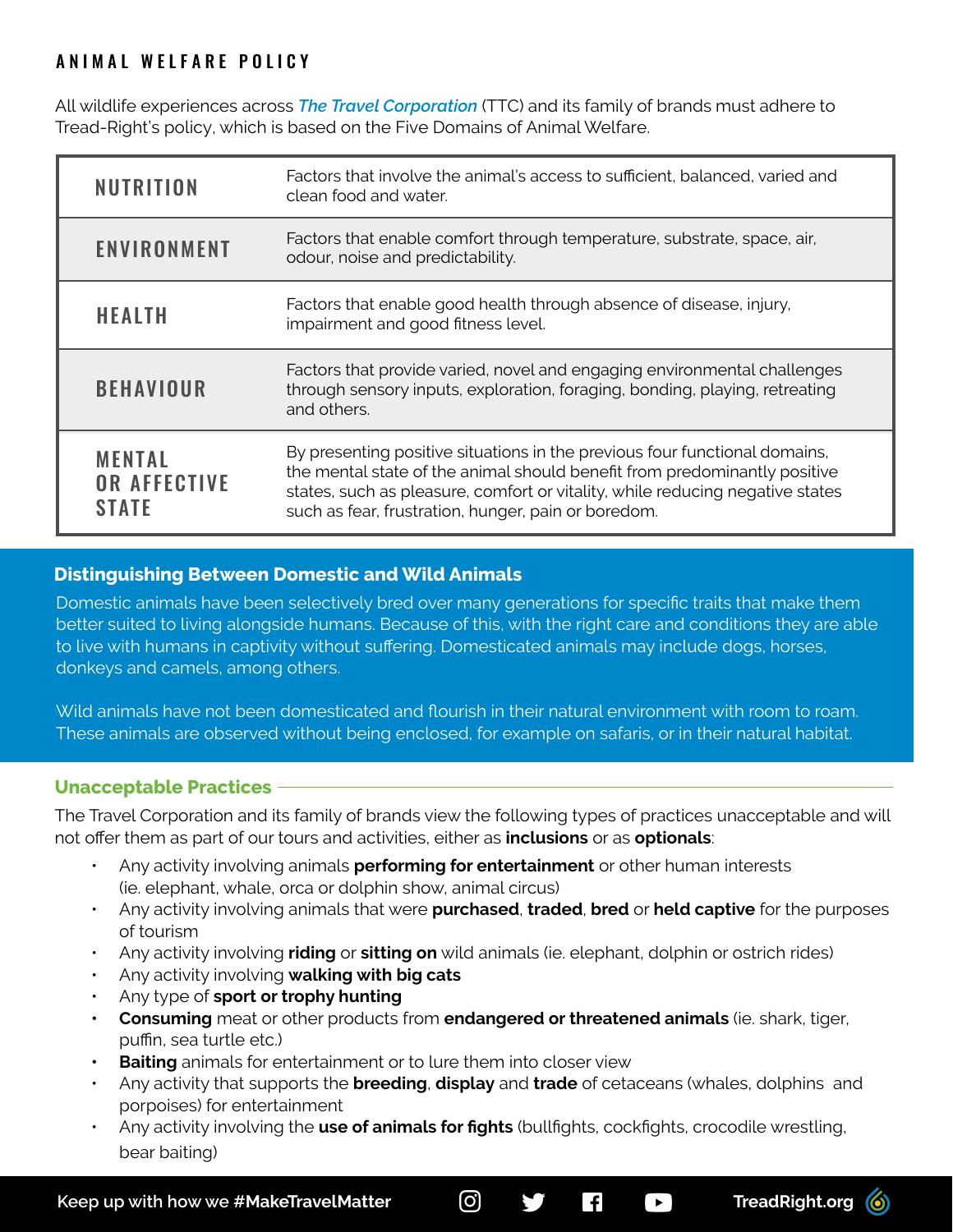## ANIMAL WELFARE POLICY

#### **Riding Animals**

We will not offer opportunities for our guests to ride wild animals under any circumstances, including elephants, ostriches, big cats and dolphins.

On our tours there may be opportunities for guests to ride domesticated animals such as horses, camels, donkeys, etc. In such opportunities, our **teams must ensure**:

- Facilities possess all relevant licenses
- Working animals are kept under acceptable conditions that meet the Five Domains of Animal Welfare
- Working animals appear in healthy condition, are not overloaded, and have adequate water and rest periods.

#### **Viewing Animals in the Wild**

Seeing wildlife in their natural habitat or on safari is a thrilling and unique experience each time. To protect our wildlife, our guides will ensure that guests:

- **• Maintain a respectful distance** from wild animals and **create minimal noise** so as to not disrupt natural behaviours
- **• Do not touch**, **feed**, **chase**, or **harass** wild animals (with the exception of wild birds where supervised feeding may take place)
- **• Do not take wildlife selfies** that encourage close encounters with wildlife

#### **Viewing Animals in Enclosures**

#### *Zoos & Aquariums*

The Travel Corporation acknowledges that some zoos and aquariums have a role to play in the conservation of threatened species. As such, TTC evaluates zoos and aquariums on a case-by-case basis to identify whether the facility adheres to the Five Domains.

The Travel Corporation acknowledges that cetaceans (whales, dolphins and porpoises) are subject to poor welfare in captivity due to inadequate space and barren, unnatural conditions. This leads to suppressed natural behaviors such as exercise, foraging for prey, and social interaction with pod mates. As such, TTC will not sell or promote experiences with cetaceans held in captivity for the purposes of public display throughout the world.

#### *Sanctuaries & Rehabilitation Centers*

The Travel Corporation recognizes sanctuaries and rehabilitation centers can play a crucial role in wildlife conservation and education when they serve the right purpose – that which is in the best interest of the animals. **Some itineraries may include visits to wildlife sanctuaries that**:

- Do not use wild animals for entertainment (rides, shows, or tricks)
- Do not keep wild animals solely to make a profit
- Exist to rescue and help animals